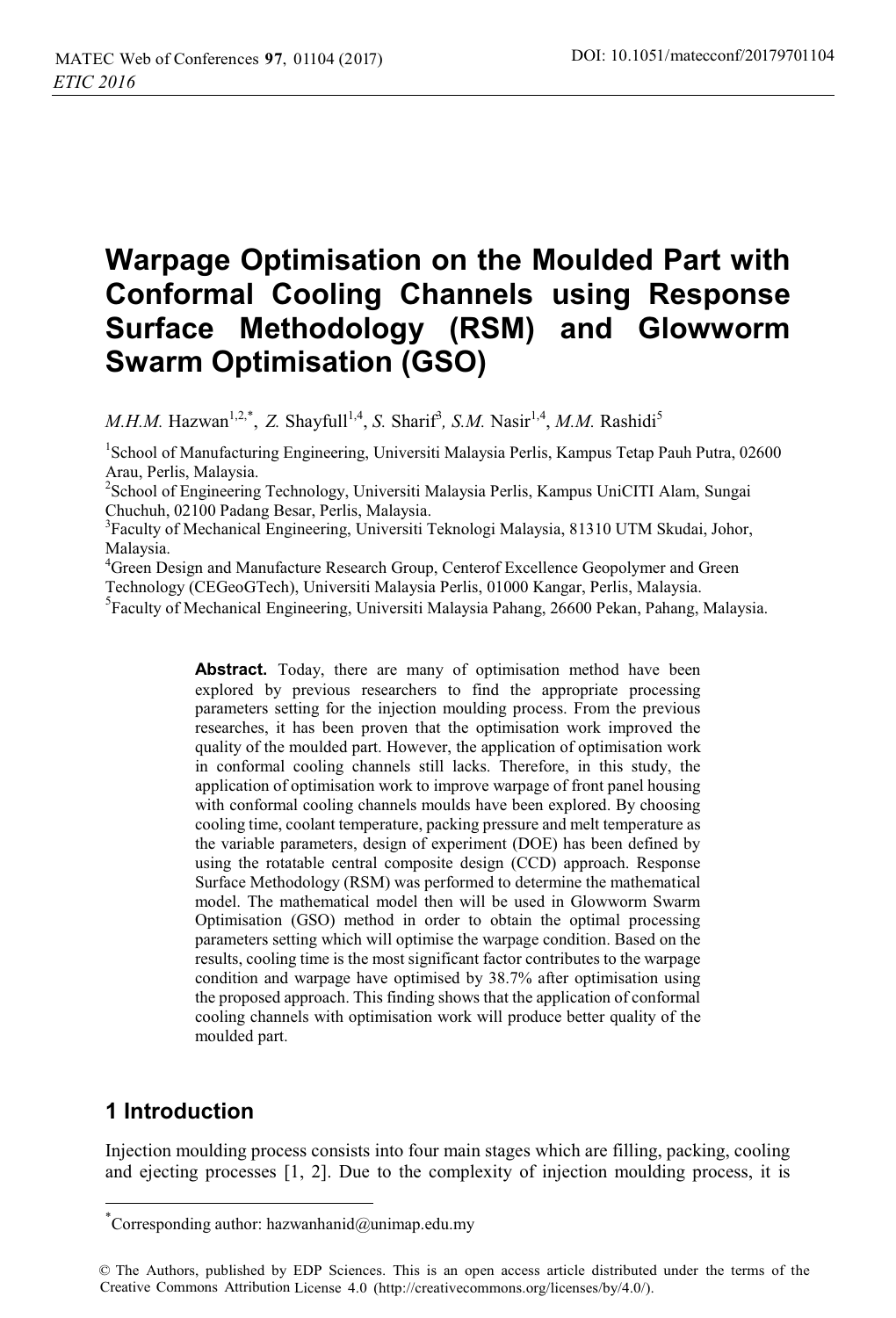difficult for injection moulding industries in order to produce the best quality of the moulded part. Most common defects in injection moulding is a warpage [3]. Warpage is difficult to avoid due to design complexity and numerous of influence factors which affect the assembly process because of uneven clearance or interference problems. With an appropriate setting of injection moulding processing parameters, warpage condition can be reduced [4]. Previously, most of injection moulding industries have used try-and-error approach in order to obtain an appropriate processing parameters setting which consume time and production cost [5]. Today, with the advancement of computer technology, an appropriate combination of processing parameters can be obtained by simulation analysis software with and aid of optimisation approach which is highly accurate, shorter time, and cost effective [3]. These days, many researchers came with various proposals of optimisation approaches to determine an optimal processing parameters in order to optimise the quality of injection moulded parts.

For instances, Wang et al. [6], studied in minimising warpage on cellular phone cover made from PC and ABS material. Expected improvement (EI) optimisation method has been proposed in this research with the aid of Kriging surrogate model and genetic algorithm (GA). At first, the moulded part have been simulated to determine the initial condition. Then, Kriging surrogate model was employed to obtain the mathematical model. Next, the EI method with the combination of GA was performed to find the optimum processing parameters and to obtain the significant factor that contribute to warpage. The results show that warpage reduced up to 28.24% and packing pressure has detected as the significant factor contributed to warpage.

Chen et al. [7], explored the sequential optimisation methods which are Taguchi's method, hybrid back-propagation neural network and genetic algorithm (BPNN-GA) and hybrid back-propagation neural network and particle swarm optimisation (BPNN-PSO) to find an optimum length and to reduce warpage. ADSL modem cover made of PA-765 material was used as a specimen in this research. At first, Taguchi's method was conducted to investigate the initial processing parameters. Next, by implementing ANOVA, packing pressure and packing time have been found as the significant factors that contributed to the length and warpage condition. Then, BPNN-GA was conducted to obtain the first stage of optimal processing parameters setting. From the first stage analysis, BPNN-PSO was performed to obtain the second stage of optimal processing parameters and the results show that warping have been reduced by 38,6%, from 0.2202mm to 0.1351mm and optimal length achieved by 123.997mm from target value which is 124mm.

Gang Xu and Zhitao Yang [8], investigated the sequence of optimisation methods consist of Taguchi's method, back-propagation neural networks (BPNN), grey correlation analysis (GCA) and particle swarm optimisation (PSO) in order to improve the part weight, flash and volumetric shrinkage on the thin-walled part which made of PP material. At first, Taguchi's method was used to identify significant processing parameters. Then, GCA was performed to establish the hidden neuron numbers of BPNN. Next, the BPNN was used to generate the optimisation algorithm. Then, this algorithm has been used by PSO to get optimal outcomes. The results of local optimisation show that part weight was improved by 30%, flash improved by 46% and volume shrinkage reduced by 53%. Meanwhile, global optimisation results show that part weight was improved by 28%, flash improved by 48%, and volume shrinkage reduced by 41%.

Based on the literatures, moulded part qualities can be enhanced by the application of optimisation work. However, most of previous researches focused an optimisation work on conventional straight-drilled cooling channels. Nowadays, there are some researchers have introduced the various of conformal cooling channels design which have been proven improved quality and productivity of the moulded part.

For instance, Gao et al. [9], analysed the cooling effect of conformal cooling channels (CCC). By using a plastic cup as a moulded part, the performance of conformal cooling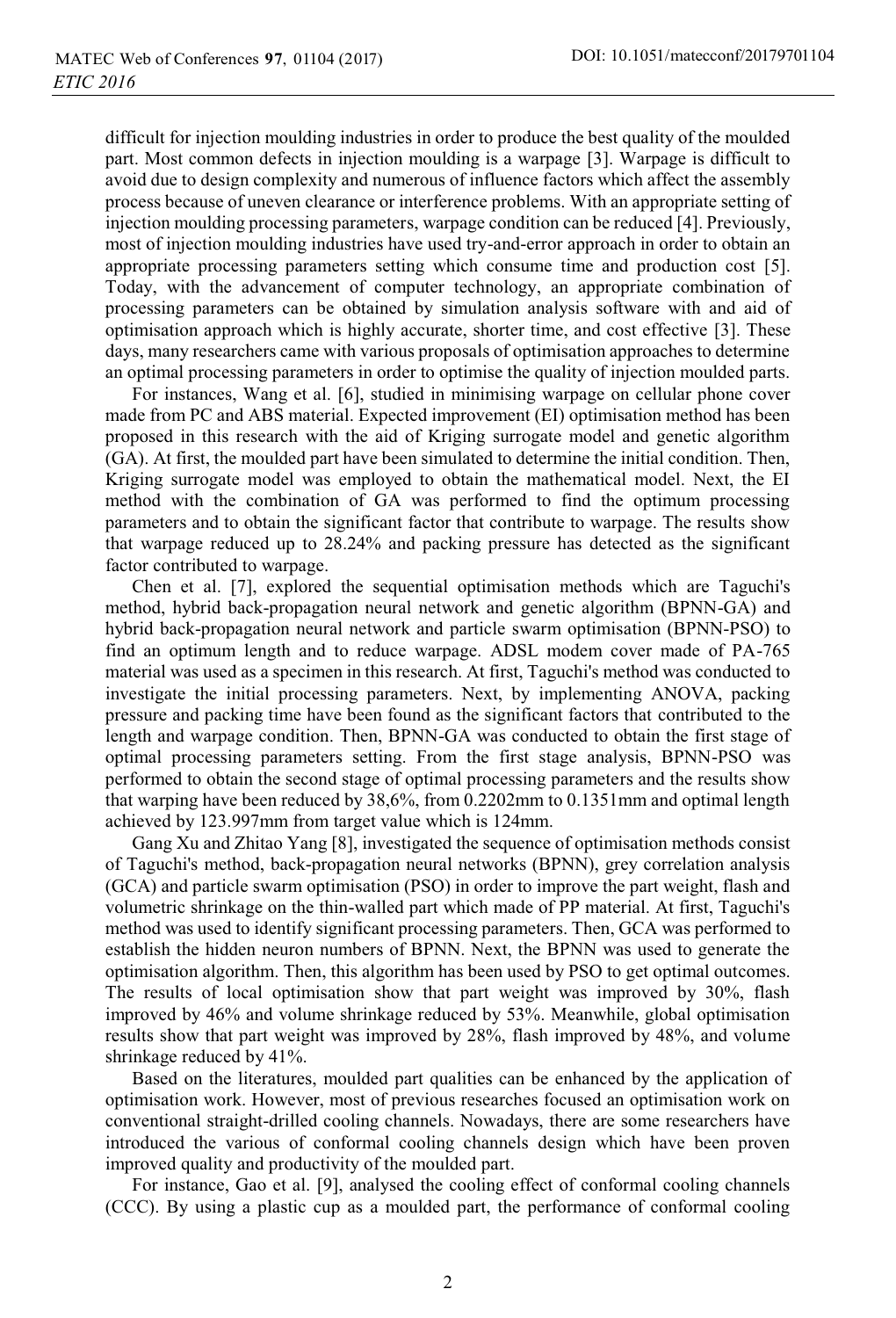channels has been carried out and compared with conventional cooling channels by using Autodesk Moldflow Insight software. The simulation results show that cooling time have been reduced from 11.34s to 8.284s compared with conventional cooling channels. Average temperature also have been decreased which is from 75.56°C to 58.67°C and warping deformation by using the proposed conformal cooling channels have been reduced from 0.6417mm to 0.5752mm.

Saifullah and Masood [10], evaluated the performance of conformal cooling channels compared with conventional cooling channels of a moulded circular plastic bowl made from PP. The cooling channel diameter was 12mm and have been located as close as possible with the surface of core and cavity that in contact with the melted plastic. ANSYS thermal analysis software has been performed to evaluate the performance of conformal cooling channels and compared it with conventional cooling channels. The results show that conformal cooling channels give more uniformity of temperature distribution in the moulding process and cooling time has been reduced about 20% of the total cycle duration compared to conventional cooling channels.

Based on the previous conformal cooling channels researches, the application of optimisation approach in order to determine an appropriate processing parameters setting are still lacking. Therefore, this study will be introduced an alternative optimisation approach to improve warpage on front panel housing part made of Acrylonitrile-Butadiene-Styrene (ABS) with Milled Groove Square Shape (MGSS) conformal cooling channels mould. Based on input processing parameters, design of experiment (DOE) will be generated by using full factorial Design (FFD) with an aid of rotatable central composite design of experiment (CCD). Then AMI 2013 software will be used to analyse warpage condition for each run. Response surface methodology (RSM) will be performed in order to obtain the mathematical model function and analysis of variance (ANOVA) will be used to determine the significant factors influencing the warpage condition. The mathematical model obtained from RSM will be used in glowworm swarm optimisation (GSO) method as an objective function to determine the optimal processing parameters which will optimise the warpage of the moulded part.

# **2 Response surface methodology**

Response surface methodology (RSM) is a classical optimisation approach. It was used to demonstrate the relationship between variable parameters which influence the response condition in two or three-dimensional hyperbolic surface[11]. The mathematical model function will be obtained by using the second-order polynomial regression model in this study which will be used as the objective function in GSO. The necessary information to construct the response model was accumulated by the simulation analysis [12, 13]. Figure 1 shows the RSM flowchart in this study.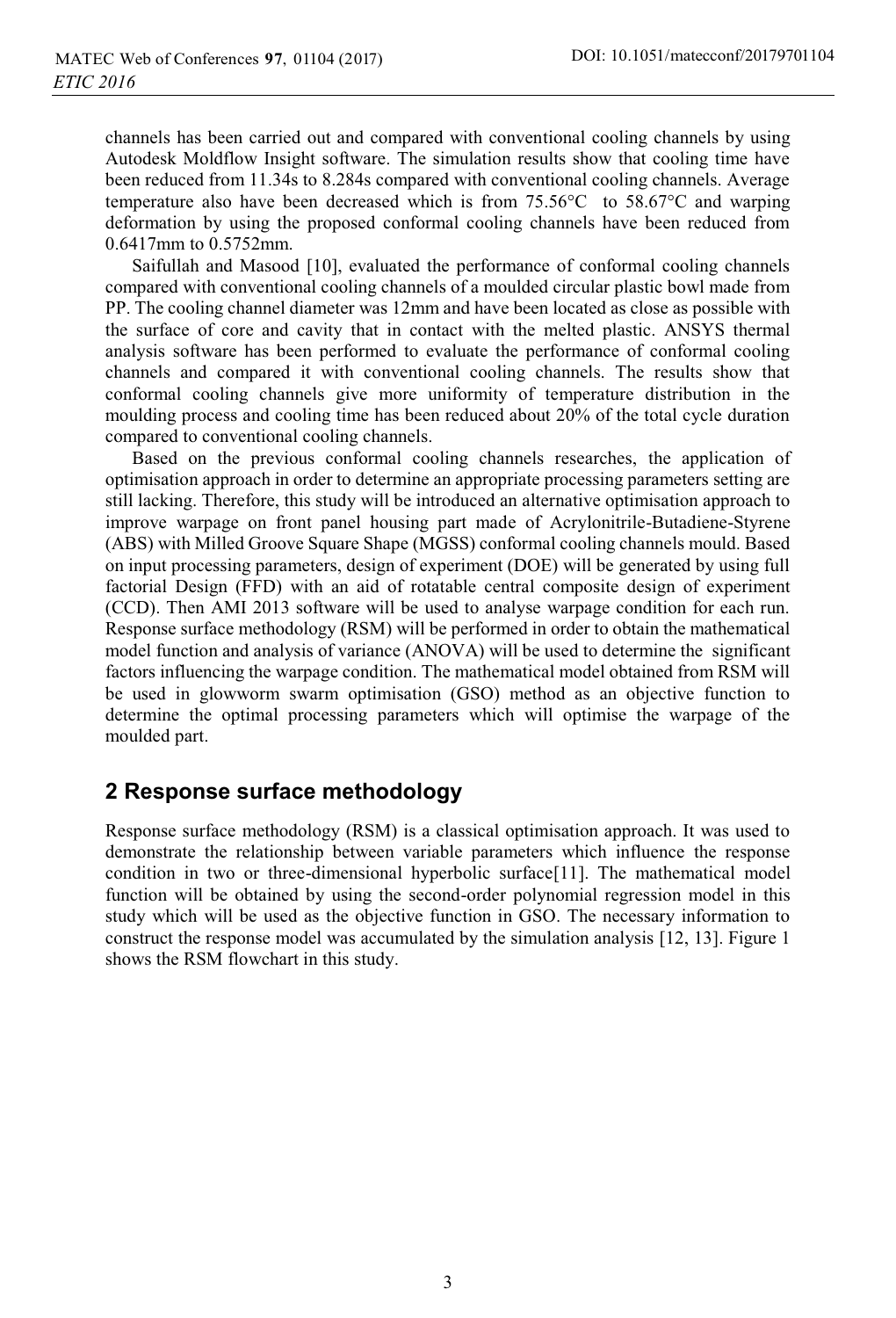

**Fig. 1.** Response Surface Methodology (RSM) flowchart

### **2.1 Design of experiment setup**

In this study, coolant temperature, melting temperature, packing pressure and cooling time have been selected as variable parameters and the range of each parameter was shown in Table 1. At first, full factorial design (FFD) with four centre points was selected as an experimental design to evaluate the model and main effects contribute to the warpage condition by using Design Expert 7.0 software. In order to obtain the significant curvature which is important in the RSM regression analysis, the augment of rotatable central composite design (CCD) was added. Therefore, 30 runs of specified condition have been generated and each run will be set in AMI 2013 simulation software to evaluate the warpage condition of the moulded part.

|                                           | Level          |                |  |
|-------------------------------------------|----------------|----------------|--|
| <b>Factors</b>                            | <b>Minimum</b> | <b>Maximum</b> |  |
| Coolant inlet temperature, $A(^{\circ}C)$ | 25             |                |  |
| Melt temperature, B $(^{\circ}C)$         | 220            | 260            |  |
| Packing pressure, C (MPa)                 | 46.74          | 56.74          |  |
| Cooling time, $D(s)$                      |                |                |  |

**Table 1.** Variable parameters and levels

### **2.2 Finite element analysis setup**

The CAE software, Autodesk Moldflow Insight (AMI) 2013 have been used to simulate the injection moulding process and to evaluate the warpage condition of front panel housing moulded part which has 2.5mm of average thickness and made from ABS material with trade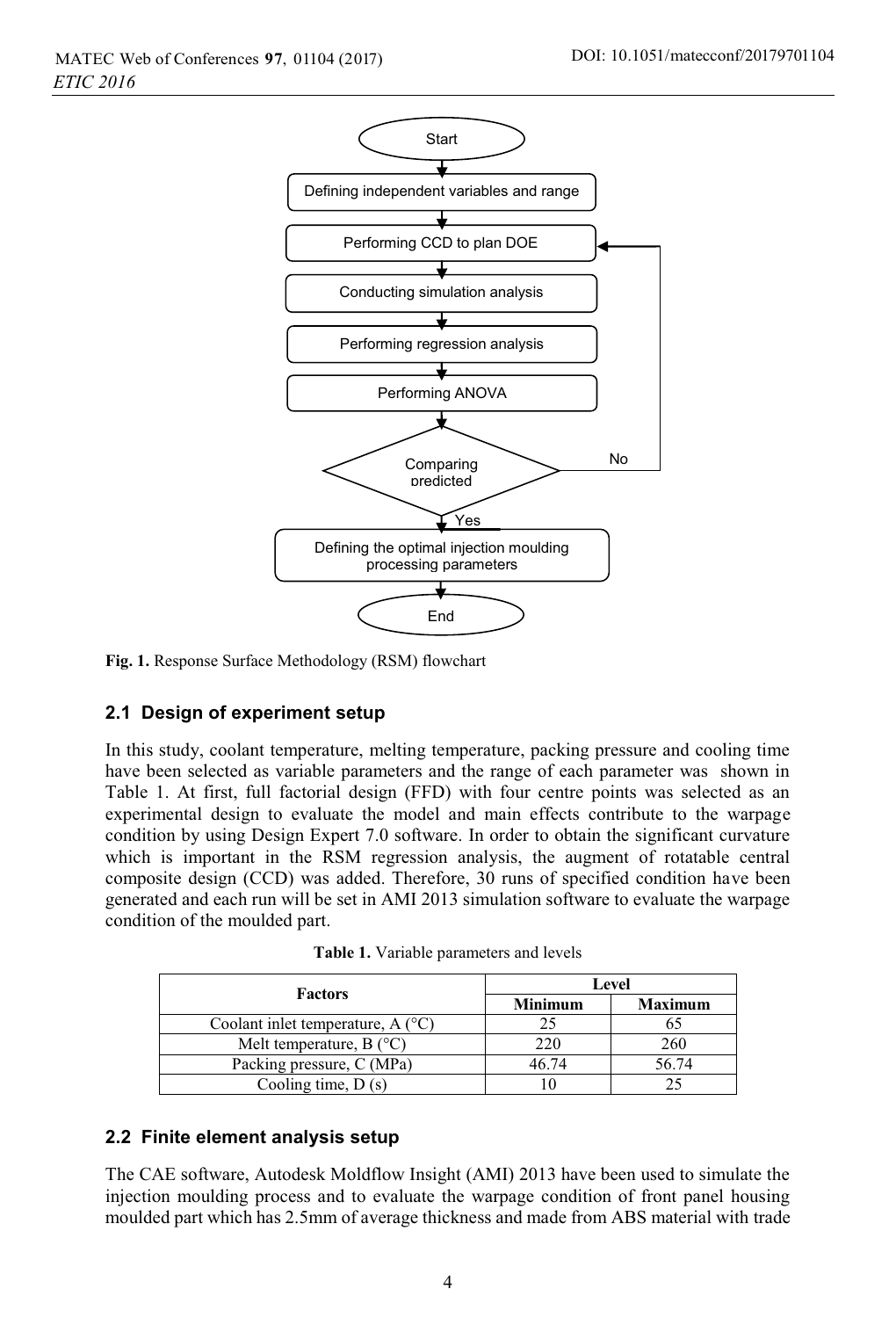name as Toray/Toyolac 700-314 with MGSS conformal cooling channels mould as shown in Fig. 2. The moulded part, gating system and cooling channels 3D data was created and imported into the software for meshing process. In order to obtain more precise results, the mould insert material made of P20 steel and Nissei NEX1000, 80 tonne injection moulding machine specification have been set in the AMI software. Then, the Cool (FEM)+Fill+Pack+Warp analysis has been performed to evaluate warpage condition for each run which have been generated by DOE.



**Fig. 2.** Front panel housing with MGSS conformal cooling channels

### **2.3 RSM regression analysis**

The warpage results for each run which obtained from the simulation analysis will be used in the RSM regression analysis. By using Design Expert 7.0 software the regression analysis was performed with the backward quadratic model in order to obtain the mathematical model function which representing the relationship between variable parameters and response. The software will calculate using second-order polynomial regression model in the statistically manner and the results will be verified with ANOVA.

## **2.4 Analysis of variance (ANOVA)**

The result of the quadratic model obtained from the RSM regression analysis will be verified by analysis of variance (ANOVA) to determine either the mathematical model was statistical significant or otherwise. In the same analysis, the significant factors that contribute to the warpage condition will be defined.

# **3 Glowworm swarm optimisation**

The operators in GSO are recognised as glowworms [14] that carry a luminescent amount which have been called as *luciferin* [15]. Every glowworm utilises an artificial proportional luciferin to transmit the fitness of its current location and evaluate based on the objective model function to its neighbours. The glowworms rely on the variable of their neighbourhood which is based on the radial sensor range boundary in order to identify their neighbours and evaluate their movements. Each glowworm, use the probabilistic mechanism by selecting a neighbour that contain the higher luciferin amount than its own and moves toward it. In other words, it will be attracted to the neighbours which is glowing brighter. Finally, the movement of the glowworms will be based on the local information and particular neighbour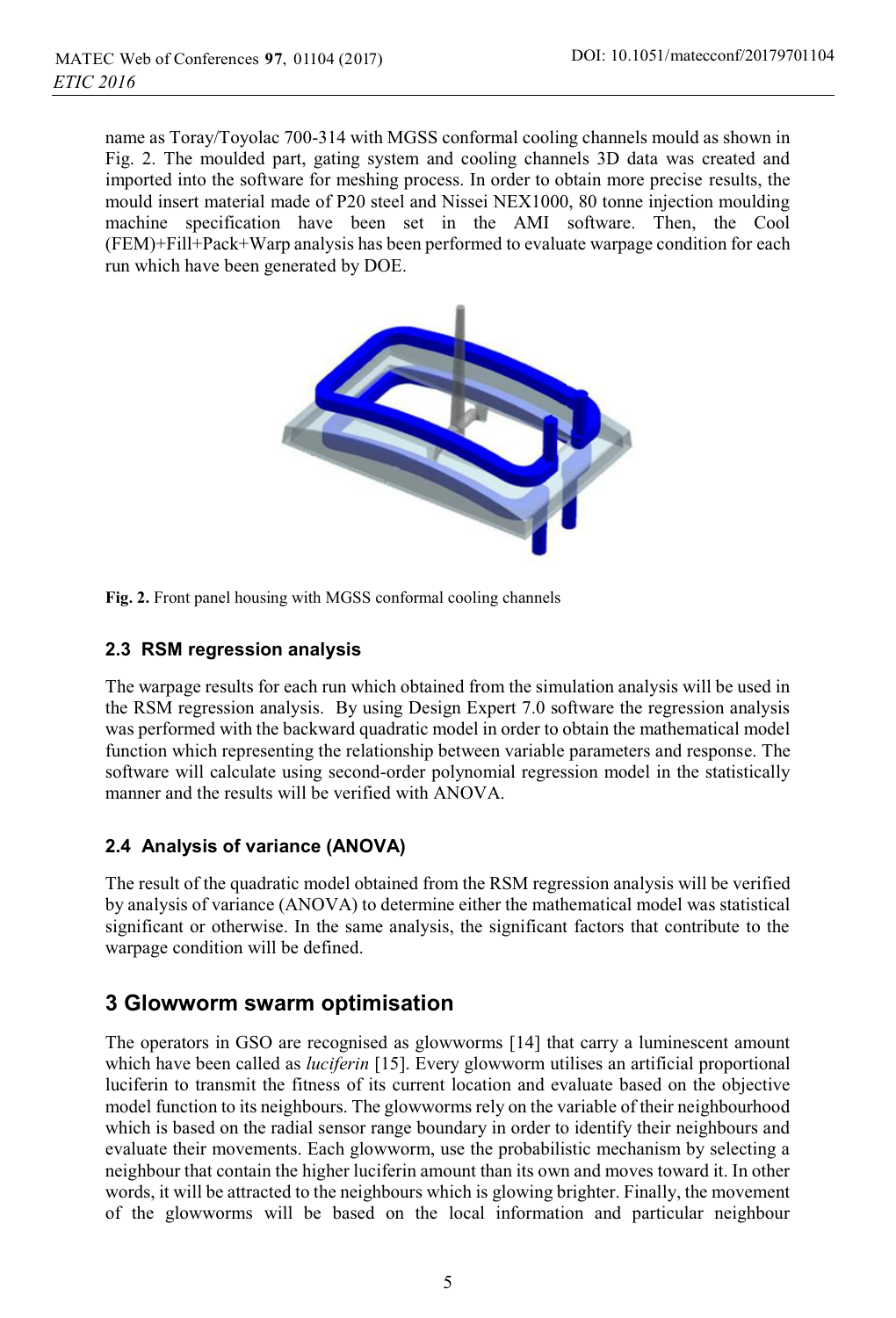interactions which empower the majority swarm to form multiple optima of a given multimodal function.

In this study, GSO method will be carried out to obtain the optimal processing parameters of injection moulding process based RSM mathematical model function. MATLAB R2014a software will be used to conduct GSO analysis. Figure 3 shows the flowchart of GSO in this study.

### **3.1 Defining mathematical model function**

The objective function used in GSO is the mathematical model function which have been obtained from RSM regression analysis. The formulated objective function has been taken in this study is a warpage function.

#### **3.2 Initialisation of glowworms' parameters**

The initial glowworms' parameters were set based on the selected injection moulding variable parameters limit in this study to create the solution space. Then, the GSO agents will be deployed randomly in the solution space by setting the initial glowworms population size and maximum iteration based on the research requirement. In this study 30 numbers of glowworms and 40 iterations have been set.



**Fig. 3.** Flowchart of Glowworm Swarm Optimisation (GSO)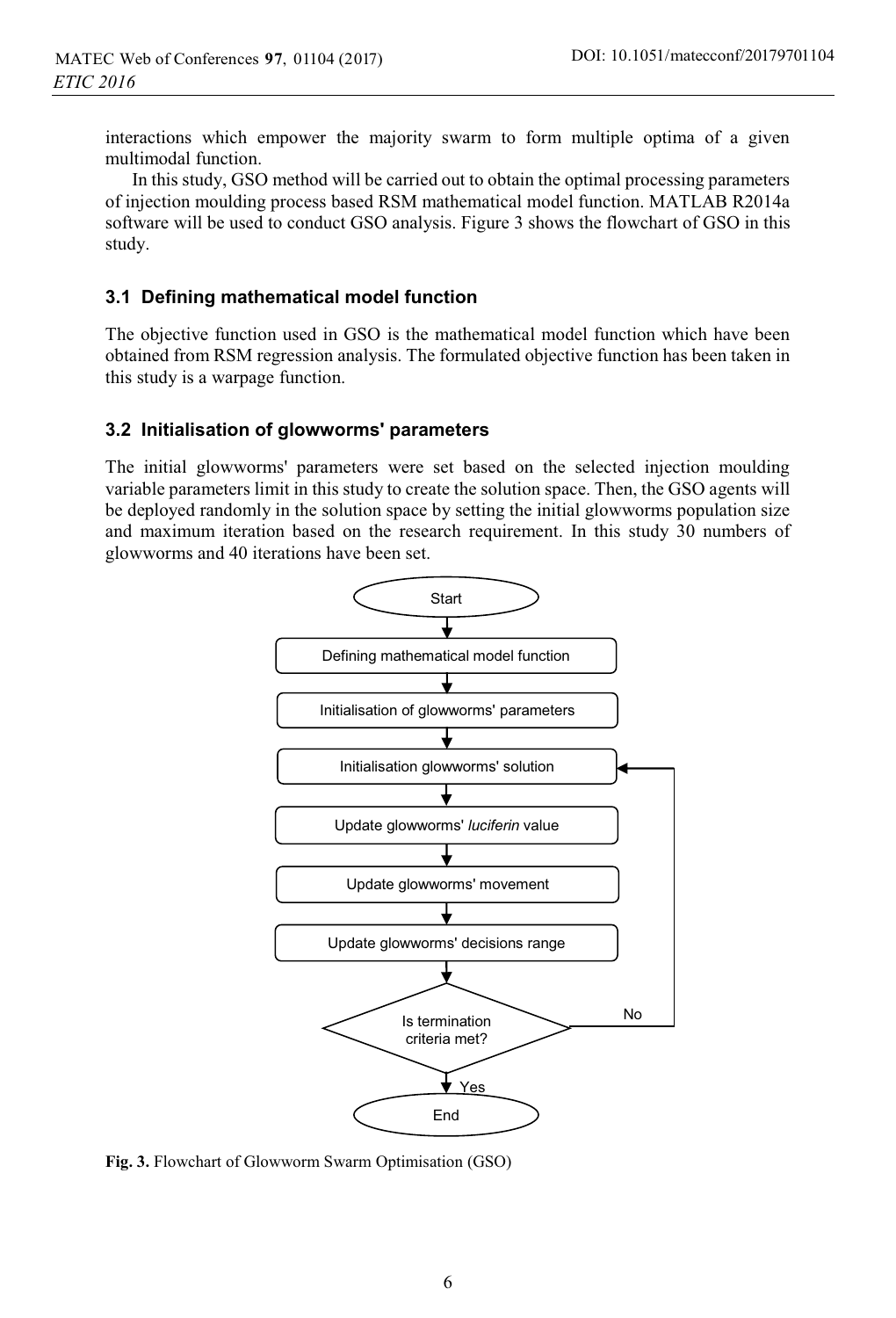#### **3.3 Initialisation glowworms' solution**

The initial solution of initial *luciferin* value  $(l_o)$ , *luciferin* decay constant  $(\rho)$ , *luciferin* enhancement constant ( $\gamma$ ), beta ( $\beta$ ), step size (s), neighbourhood range  $r_d^i(t)$  and parameter used to control the number of neighbours  $(n_t)$  was set based on the research requirement where each glowworm contained the same *luciferin* value and sensor range in this phase. In this study, GSO control parameters optimal setting are:  $\beta = 0.08$ ,  $\rho = 0.4$ ,  $\gamma = 0.6$  and  $r_d^i(t) = 3.$ 

#### **3.4 Update glowworms' luciferin value**

At the beginning, each glowworm contains the same *luciferin* value. Influenced by the objective function value of their current location, the *luciferin* value will be changed. The rule of *luciferin* update was given by standard Equation  $(1)$  where  $li(t)$  is the *luciferin* level for glowworm *i* at time t,  $\rho$  is the *luciferin* decay constant  $(0 < \rho < 1)$ , and  $J(t)$  indicates the objective function at agent  $i$ 's location at time  $t$ .

$$
li(t + 1) = (1 - \rho)li(t) + \gamma ji(t + 1)
$$
\n(1)

#### **3.5 Update glowworms' movement**

In the movement-update phase, each glowworm will move toward neighbour that contained the higher *luciferin* value than its own using a probabilistic mechanism. The probability of agent *i* move to agent *j* was given by a standard Equation (2) where  $l_i(t)$  is the *luciferin* value for glowworm  $i$ ,  $d(i, j)$  is the Euclidean distance between agent *i* and *j*.

$$
P_{ij}(t) = \frac{l_j(t) - l_i(t)}{\sum_{k \in N_i(t)} l_k(t) - l_i(t)}
$$
\n(2)

Then, the glowworm *i* movement can be expressed by Equation (3) where *s* is the step size.

$$
x_i(t+1) = x_i(t) + s \left[ \frac{x_j(t) - x_i(t)}{\| x_j(t) - x_i(t) \|} \right]
$$
 (3)

#### **3.6 Update glowworms' local decisions range**

Local decision range update phase will be used to determine multiple peaks in a multimodal functional landscape in order to obtain the optimal variable parameters which optimise warpage value effectively. When the number of neighbours changed, the local decision domain needs to update in each of iteration. The rule is given by Equation (4) where  $r_d^i(t+1)$  is the local decision domain of glowworm *i* in the  $t+1$  iteration,  $\beta$  is the constant parameter that affected the rate of change of the neighbour domain and  $n_t$  is the threshold used to control the number of neighbours.

$$
r_d^i(t+1) = \min\{r_s, \max\{0, r_d^i(t) + \beta(n_t - |N_i(t)|)\}\}
$$
(4)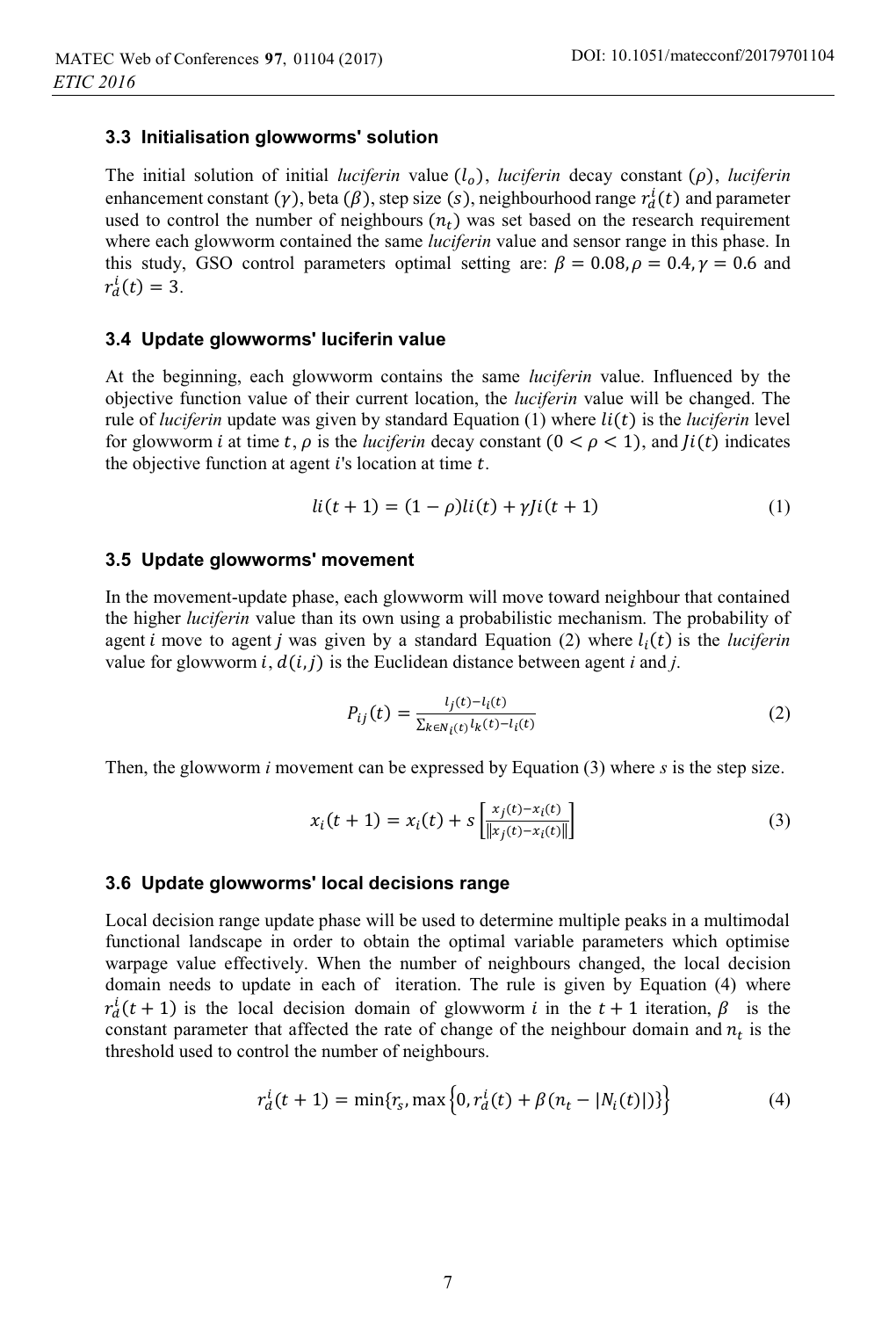# **4 Results and discussions**

#### **4.1 Injection Moulding Process Simulation**

Warpage values obtained from simulation analysis are shown in Table 2. The results tabulate the warpage value for each run with the specified variable parameters condition which obtained from the DOE. The specified variable parameters condition was set and simulated in the AMI 2013 software.

|                |            | Variable parameters for injection moulding simulation | Response    |          |         |         |
|----------------|------------|-------------------------------------------------------|-------------|----------|---------|---------|
| Standard       | Data       | Coolant                                               | Melt        | Packing  |         |         |
| Order          | Source     | temperature                                           | temperature | Pressure | Cooling | Warpage |
|                |            | (°C)                                                  | (°C)        | (MPa)    | time(s) | (mm)    |
| 1              |            | 25                                                    | 220         | 46.74    | 10      | 0.115   |
| $\overline{2}$ |            | 65                                                    | 220         | 46.74    | 10      | 0.095   |
| $\overline{3}$ |            | $\overline{25}$                                       | 260         | 46.74    | 10      | 0.165   |
| $\overline{4}$ |            | 65                                                    | 260         | 46.74    | 10      | 0.125   |
| 5              |            | 25                                                    | 220         | 56.74    | 10      | 0.110   |
| 6              |            | 65                                                    | 220         | 56.74    | 10      | 0.090   |
| $\overline{7}$ |            | 25                                                    | 260         | 56.74    | 10      | 0.155   |
| 8              |            | 65                                                    | 260         | 56.74    | 10      | 0.130   |
| 9              | <b>DOE</b> | 25                                                    | 220         | 46.74    | 25      | 0.095   |
| 10             |            | 65                                                    | 220         | 46.74    | 25      | 0.085   |
| 11             |            | 25                                                    | 260         | 46.74    | 25      | 0.155   |
| 12             |            | 65                                                    | 260         | 46.74    | 25      | 0.115   |
| 13             |            | 25                                                    | 220         | 56.74    | 25      | 0.085   |
| 14             |            | 65                                                    | 220         | 56.74    | 25      | 0.090   |
| 15             |            | 25                                                    | 260         | 56.74    | 25      | 0.140   |
| 16             |            | 65                                                    | 260         | 56.74    | 25      | 0.115   |
| 17             |            | 45                                                    | 240         | 51.74    | 17.5    | 0.125   |
| 18             |            | 45                                                    | 240         | 51.74    | 17.5    | 0.125   |
| 19             | Centre     | 45                                                    | 240         | 51.74    | 17.5    | 0.125   |
| 20             |            | 45                                                    | 240         | 51.74    | 17.5    | 0.125   |
| 21             |            | $\overline{5}$                                        | 240         | 51.74    | 17.5    | 0.130   |
| 22             |            | 85                                                    | 240         | 51.74    | 17.5    | 0.090   |
| 23             |            | 45                                                    | 200         | 51.74    | 17.5    | 0.050   |
| 24             | Axial      | 45                                                    | 280         | 51.74    | 17.5    | 0.155   |
| 25             |            | 45                                                    | 240         | 41.74    | 17.5    | 0.120   |
| 26             |            | 45                                                    | 240         | 61.74    | 17.5    | 0.130   |
| 27             |            | 45                                                    | 240         | 51.74    | 2.5     | 0.140   |
| 28             |            | 45                                                    | 240         | 51.74    | 32.5    | 0.110   |
| 29             |            | 45                                                    | 240         | 51.74    | 17.5    | 0.125   |
| 30             |            | 45                                                    | 240         | 51.74    | 17.5    | 0.125   |

**Table 2.** Injection moulding process simulation results.

### **4.2 Response surface methodology (RSM) regression analysis**

From regression analysis, the determination coefficient, R2 that fits the model is 0.9774. The adjusted determination is 0.9655, which shows the regression model is significant with an adequate precision is more than 4, which is 38.862. The model is more significant if R2 value is closer to 1 [16]. The standard deviation for this model is  $4.683 \times 10^{-3}$  and this value indicate that it is relatively lower than 0.05 which is good for better precision and reliability of the experiment [17]. The polynomial regression model which related to the warpage with all input parameters (coolant inlet temperature (A), melt temperature (B), packing pressure (C) and cooling time (D) is established by Design Expert 7 software represented in Equation 5. This mathematical model function will be used in GSO as an objective function.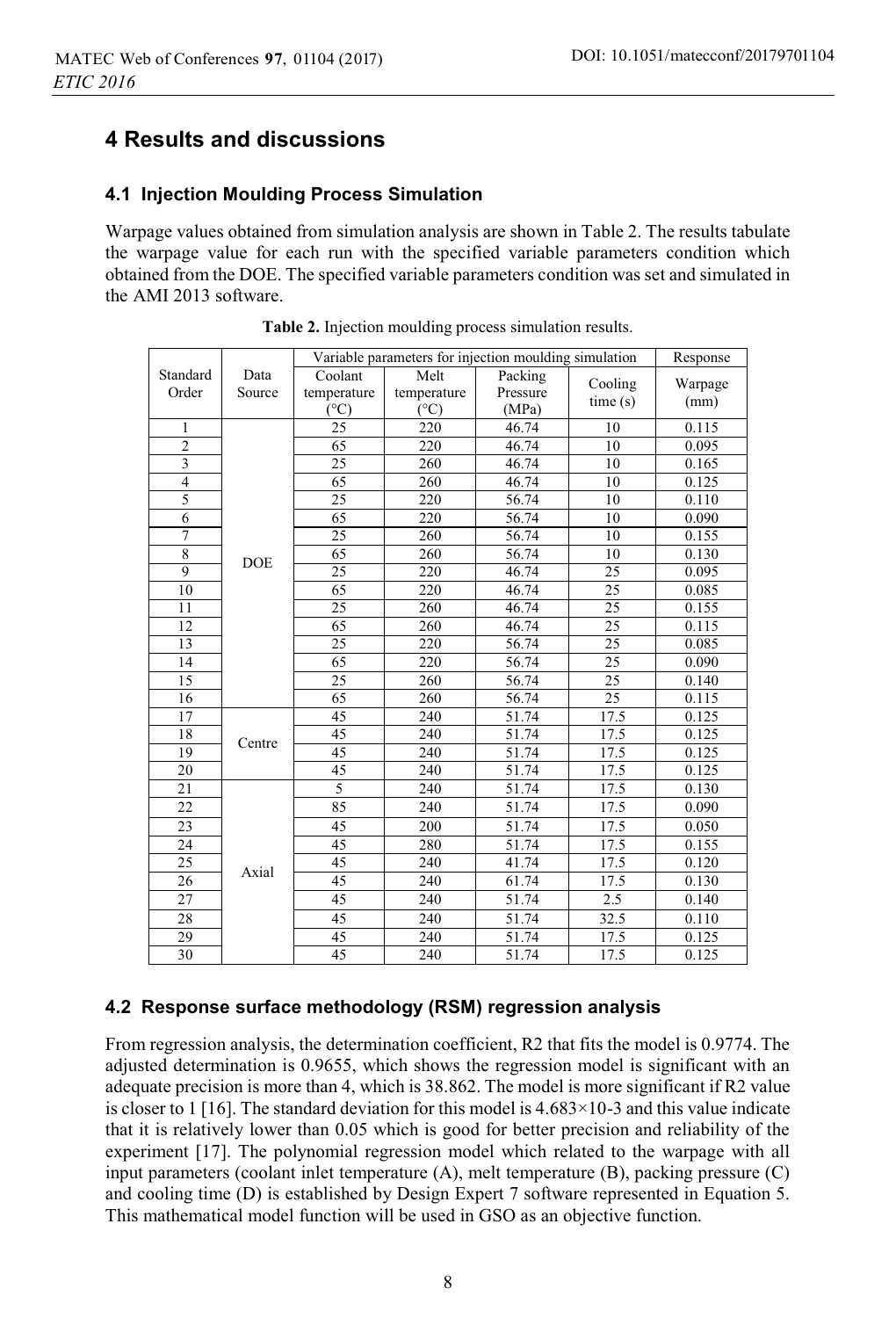$$
Warpage = -0.979 + (1.763 \times 10^{-3} A) + (8.342 \times 10^{-3} B) - (1.391 \times 10^{-3} C) - (1.573 \times 10^{-3} D) - (1.328 \times 10^{-5} AB) + (2.8125 \times 10^{-5} AC) + (1.458 \times 10^{-5} AD) - (9.082 \times 10^{-6} D^2) - (1.377 \times 10^{-5} B^2)
$$
 (5)

#### **4.3 Analysis of Variance (ANOVA)**

From the ANOVA table as shown in Table 3, the F calculated value is bigger than F tabulated. This condition shows that the mathematical model obtained from regression analysis was significant. The ANOVA also indicated that three from four selected variable parameters give significant effect on the warpage condition.

|            | Sum of<br>Squares | df | Mean<br>Square | F<br>(calculated) | $R^2$  | RA <sup>2</sup> | (tabulated) |
|------------|-------------------|----|----------------|-------------------|--------|-----------------|-------------|
| <b>SSR</b> | 0.0180            | 10 | 0.0018         | 82.1355           | 0.9774 | 0.9655          | 2.37        |
| <b>SSE</b> | 0.0004            | 19 | 0.0000         |                   |        |                 |             |
| Total      | 0.0184            | 29 |                |                   |        |                 |             |

**Table 3.** ANOVA of response surface model.

The results show that cooling time was the most significant factor contributed to the warpage condition. This result was inline with previous researchers which found out the same significant factor which influenced the warpage condition [18, 19]. Then, it follows by cooling temperature and melt temperature. Packing pressure was the least significant factor contributed to the warpage condition for MGSS conformal cooling channels as shown in Figure 4. In addition, this result proves that MGSS conformal cooling channels give better uniformity of thermal distribution in the mould insert where the temperature is no longer become the most significant factor contribute to the warpage condition.



**Fig. 4.** Contribution for each parameters in percentage.

Equation 5 was applied to calculate the prediction warpage values of the polynomial model and the results is summarised in Figure 5. From the comparison, it shows that the simulation and predicted value are very close to each other which indicated the mathematical response function have given a good prediction value in estimating warpage.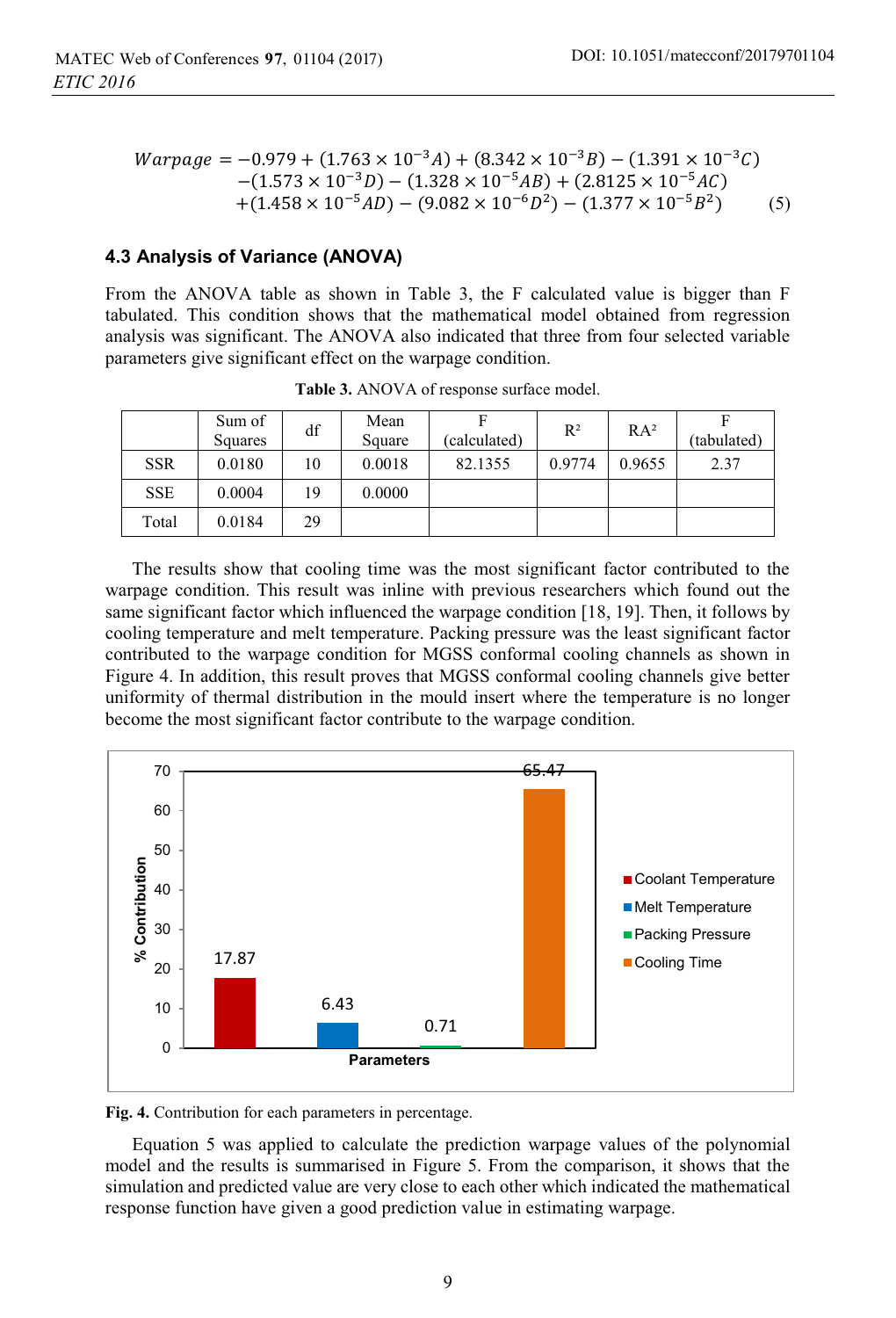

**Fig. 5.** Simulation and predicted warpage comparison

### **4.4 Glowworm Swarm Optimisation (GSO) analysis**

The GSO algorithm has been conducted on injection moulding processing parameters. The algorithm was tested on four selected variable parameters. By using the mathematical model function obtained from RSM, the optimal results were shown in Table 4 and the warpage variation for each glowworm was shown in Figure 6.

| <b>Factors</b>                            | Recommended<br>simulation<br>results | GSO optimised<br>results |  |
|-------------------------------------------|--------------------------------------|--------------------------|--|
| Coolant inlet temperature, $A(^{\circ}C)$ | 25                                   | 43.01                    |  |
| Melt temperature, $B(^{\circ}C)$          | 240                                  | 222.54                   |  |
| Packing pressure, C (MPa)                 | 46.74                                | 50.33                    |  |
| Cooling time, $D(s)$                      | 10.55                                | 24.85                    |  |
| Warpage, (mm)                             | 0.155                                | 0.095                    |  |

**Table 4.** Recommended simulation results versus GSO Optimised results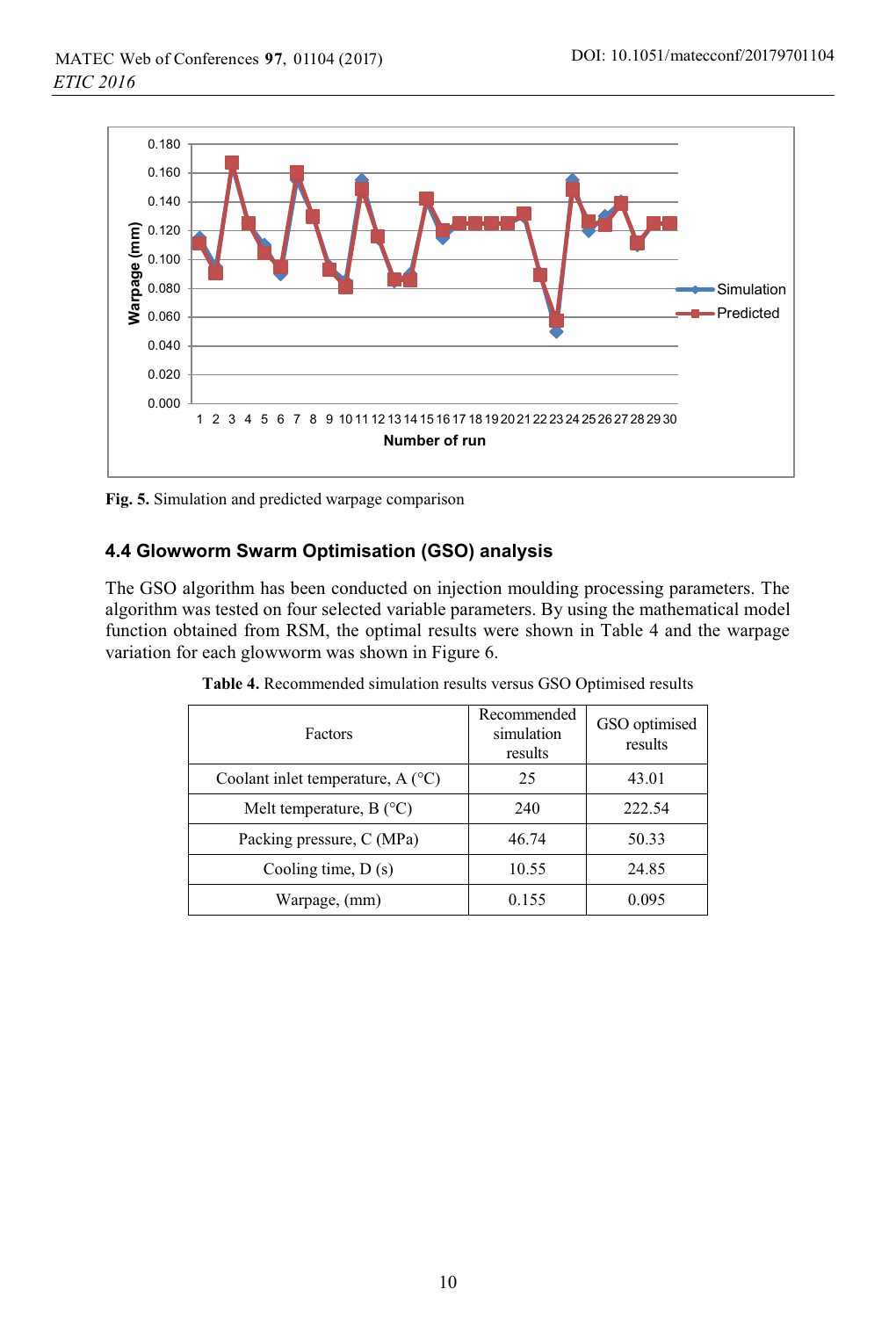

**Fig. 6.** Warpage variation for each glowworm

# **5 Conclusion**

This study is definitely helpful in enhancing the quality of moulded parts produced where the objective is to optimise warpage of the front panel housing moulded part with MGSS conformal cooling channels mould have been achieved. Based on the results, the warpage has been optimised by using an alternative approach of response surface methodology (RSM) and Glowworm Swarm Optimisation (GSO). The results also show that:

- - By using RSM, the significant mathematical model function can be obtained in order to predict warpage value with reasonable accuracy.
- - From the ANOVA results, cooling time is the most significant factor influencing the warpage condition on the moulded part, follow by coolant temperature and melt temperature.
- - The optimal processing parameter obtained from a GSO optimising warpage by 38.7% which is from 0.155mm from the simulation result to 0.095mm.

In this study, it proved that the application of conformal cooling channels with the proposed optimisation approach has enormous potential in order to obtain better quality of moulded parts.

# **References**

- 1. W. Michaeli, G. Potsch, Injection molding: an introduction, München: Hanser, Fachbuchverlag, 1995.
- 2. L. Sors, I. Balazs, Design of plastic moulds and dies, 1989.
- 3. S.S. Teklehaimanot, Simulation and design of a plastic injection Mold, 2012.
- 4. D. Annicchiarico, J.R Alcock, Mater. Manuf. Process, **29**, (6), 662, (2014).
- 5. Y.C. Lam, L.Y. Zhai, K. Tai, S.C. Fok, Int. J. Prod. Res., **42**, (10), 2047, (2004).
- 6. X. Wang, J. Gu, C. Shen, X. Wang, Int. J. Adv. Manuf. Tech., **78**, (1-4), 177, (2015).
- 7. W.C Chen, P.H. Liou, S.C. Chou, Int. J. Adv. Manuf. Tech., **73**, (9-12), 1465, (2014).
- 8. G. Xu, Z. Yang, Int. J. Adv. Manuf. Tech., **78**, (1-4), 525, (2015).